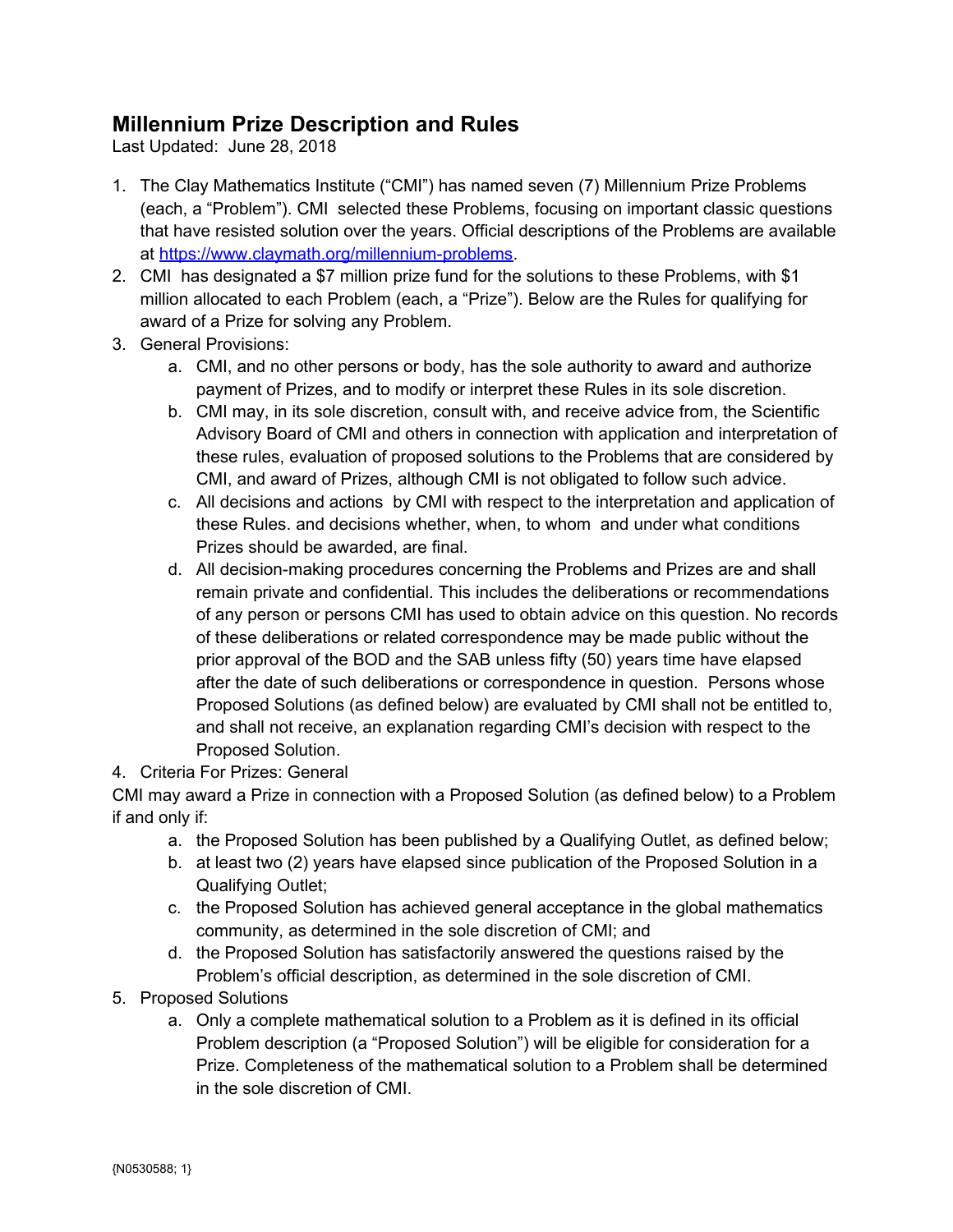- b. In the case of the P versus NP Problem and the Navier-Stokes Problem, a resolution in either direction will be evaluated by the standard evaluation procedure set forth in Section 7.
- c. In the case of the other Problems, if a counterexample is proposed, such counterexample shall be evaluated using the same evaluation procedure as if it were a Proposed Solution.
	- i. If, in the opinion of CMI, the counterexample effectively resolves the Problem, then CMI may recommend the award of a Prize.
	- ii. If, alternatively, the counterexample shows that the original Problem survives after reformulation or elimination of some special case, then CMI may recommend that a small prize, of an amount to be determined by CMI in its sole discretion, be awarded to the author. The money for this prize will not be taken from the Problem fund, but from other CMI funds.
- d. A paper that does not address or refer to the specific mathematical questions set out in detail in the official Problem description will not be considered to be a Potential Solution of one of the Problems, even if it addresses closely related scientific questions.
- e. CMI will not accept Proposed Solutions submitted directly to CMI and is under no obligation to provide explanation or justification.
- 6. Publication of a Proposed Solution to a Problem
	- a. A Proposed Solution must be published in a "Qualifying Outlet," which is either:
		- i. a refereed mathematics publication of worldwide repute meeting the conditions in Section 6(e); or
		- ii. a publication meeting a relaxed set of conditions approved by the BOD following a recommendation from the SAB under the procedure set out in Section 6(f).
	- b. CMI will not make recommendations to authors regarding which journal to submit a paper to, or how to submit a paper.
	- c. CMI does not maintain a list of publications that meet the requirements in Section 4(a), and will not certify that any particular publication meets its requirements.
	- d. CMI will not consider supplementary material submitted by the author of a Proposed Solution.
	- e. Without limiting any other provision in this Section, a publication lacking any of the following characteristics will be deemed not to be a Qualifying Outlet:
		- i. an editorial board whose members are named and available for contact;
		- ii. an editor or editorial board member whose professional knowledge of the global mathematics community would enable him or her to identify an appropriate referee to review a submitted paper;
		- iii. a published refereeing process that, in the opinion of CMI, ensures that a submitted paper is reviewed and verified by appropriate experts in the field of the Problem; or
		- iv. inclusion in the list of publications maintained by MathSciNet.
	- f. The ultimate decision as to whether a publication qualifies as a "Qualifying Outlet" shall reside in the sole and unfettered discretion of CMI. CMI may, in its discretion,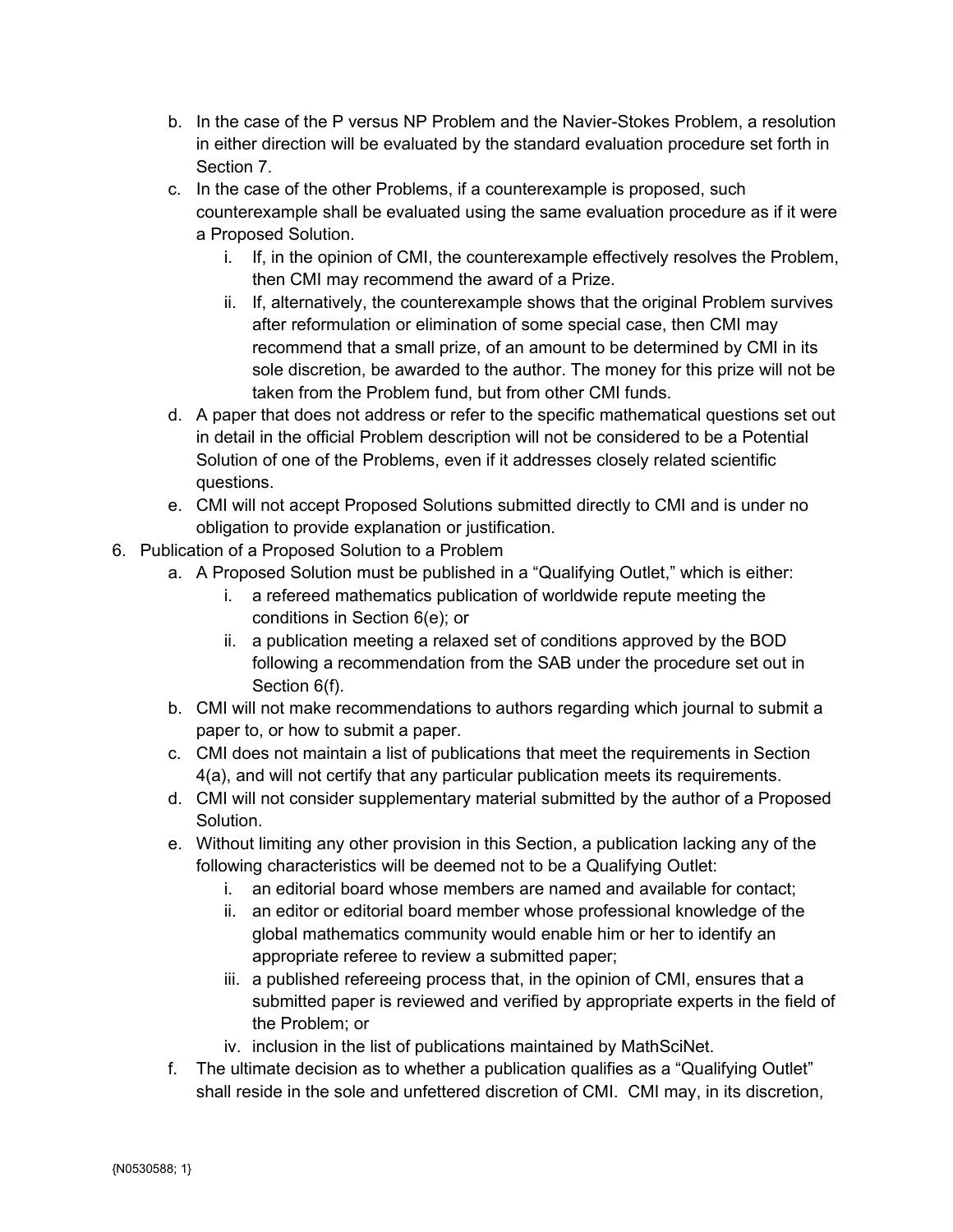relax or remove one or more of the conditions listed in Section 6(e) above if it has received advice from experts in the field of the Problem, chosen by CMI,that a published solution is likely to be correct.

- 7. Evaluation of a Proposed Solution
	- a. After publication in a Qualifying Outlet, a Proposed Solution must satisfy the following two (2) stages of evaluation in order to qualify for a Prize. The two (2) stages must be satisfied sequentially.
		- i. First, a Proposed Solution must achieve general acceptance in the global mathematics community, as determined by CMI in its sole discretion.
			- 1. CMI will take reasonable steps to remain aware of Proposed Solutions considered by the global mathematics community.
				- a. In this connection, it is noted that the Problems are hard mathematical problems of considerable interest to the global mathematics community, and a plausible potential solution to a Problem will be effectively unmissable to all but the most superficial monitoring.
			- 2. The Proposed Solution must survive rigorous examination by the global mathematics community for a minimum of two (2) years. Determination of what constitutes "rigorous examination" shall lie within the sole discretion of CMI.
			- 3. No CMI-affiliated entity will accept invitations, requests or demands to recognize the status of a Proposed Solution.
			- 4. In determining whether a Proposed Solution has achieved general acceptance in the global mathematics community, CMI may consider:
				- a. the number and quality of journal articles, books, and other publications by independent researchers discussing the Proposed Solution;
				- b. the number and quality of international conferences and other professional mathematics gatherings discussing the Proposed Solution;
				- c. the number and quality of awards recognizing the Proposed Solution; and
				- d. any other factors CMI considers indicative of consensus in the global mathematics community.
		- ii. Second, a Proposed Solution must satisfy examination by CMI.
			- 1. If CMI determines that a Proposed Solution has achieved general acceptance in the global mathematics community, and at least two (2) years have elapsed since the qualifying publication of the Proposed Solution, CMI will decide, in its sole discretion, whether a Proposed Solution merits detailed consideration.
			- 2. If CMI decides that detailed consideration is not merited, then CMI may determine that no Prize be awarded for the Proposed Solution and no further action will be taken.